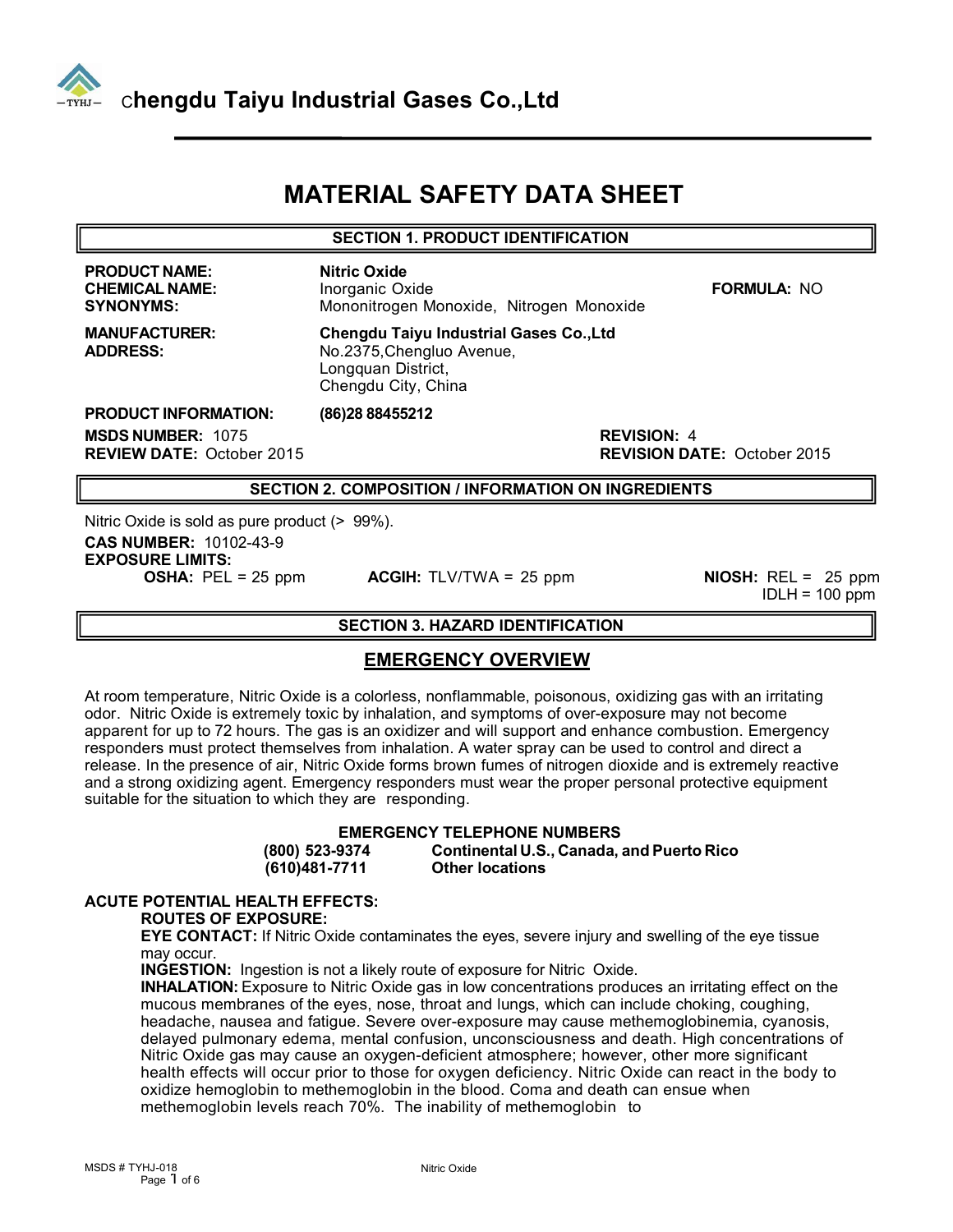combine with oxygen can result in clinical effects due to tissue hypoxia. Symptoms include muscular tremors, drowsiness, a brownish-blue hue to the mucous membranes, increased heart rate, vertigo and vomiting.

**SKIN CONTACT:** The gas may be irritating to the skin, especially in a moist environment. Symptoms of skin over-exposure may include itchiness, pain, and redness.

#### **POTENTIAL HEALTH EFFECTS OF REPEATED EXPOSURE:**

**ROUTE OF ENTRY:** Inhalation, skin contact

**TARGET ORGANS:** Respiratory system, blood system, skin, teeth, gums and eyes. **SYMPTOMS:** Chronic low-level inhalation exposure via inhalation can cause damage to the respiratory system, including chronic cough, loss of appetite, dyspepsia and gradual loss of strength. Prolonged skin exposure may cause potentially harmful amounts of Nitric Oxide to enter the body via absorption through the skin. Repeated over exposures to Nitric Oxide can also result in dental erosion and gum disorders. Nitric oxide has been shown to cause genetic damage and fetal toxicity in animal or bacterial studies.

**MEDICAL CONDITIONS AGGRAVATED BY OVEREXPOSURE:** Acute or chronic respiratory conditions, skin conditions, or eye disorders may be aggravated by over-exposure to Nitric Oxide.

**CARCINOGENICITY:** Nitric Oxide is not found on the FEDERAL OSHA Z LIST, NTP, CAL/OSHA, or IARC Carcinogenicity lists.

#### **SECTION 4. FIRST AID**

#### **NOTICE! Delayed onset of life-threatening symptoms is very likely to occur. Victim(s) must be taken for medical attention**. **MEASURES**

**EYE CONTACT:** If contact with Nitric Oxide and the eyes results in irritation, open victim's eyes while under gentle running water. Use sufficient force to open eyelids. Have victim "roll" eyes. Minimum flushing isfor 15 minutes. Victim must seek immediate medical attention from an ophthalmologist.

**INGESTION:** Ingestion is not a likely route of exposure to Nitric Oxide.

**INHALATION:** Remove victim(s) to fresh air, as quickly as possible. Trained personnel should administer supplemental oxygen and/or cardio-pulmonary resuscitation, if necessary.

**SKIN CONTACT:** Nitric Oxide can absorb through the skin and is very toxic by this route of exposure. If Nitric Oxide contaminates the skin, immediately begin decontamination with running water. Minimum flushing is for 15 minutes. Remove exposed or contaminated clothing, taking care not to contaminate eyes. Victim must seek immediate medical attention.

**NOTES TO PHYSICIANS:** Absorption of this chemical may lead to the formation of methemoglobin, which, if present in sufficient quantities, causes cyanosis. As reversion to hemoglobin occurs spontaneously with termination of exposure, supportive measures such as rest and oxygen may be sufficient for moderate exposures. For severe cyanosis, injection of methylene blue (1 mg/kg of body weight) may be helpful, and Vitamin B-12 (1 mg intramuscularly) will speed recovery. Intravenous fluids and blood transfusions may be indicated in very severe exposures.

Administer oxygen as soon as possible, following exposure. If possible, have victim breathe as deeply and rapidly as possible to help flush gas from the lungs. Enforce bed rest for 24-48 hours, whether or not symptoms have appeared. Provide medication to reduce anxiety and dyspnea, as needed. Keep respiratory tract clear of mucous and exudate. Atropine, epinephrine, expectorants, emetics, most sedatives and most cardiac glycosides are usually ineffective and possibly harmful. Surgical intervention to assist breathing may be necessary. Respiratory infection should be controlled as soon as it is detected. Prednisone has been reported to be effective during recovery, in amounts of 3-8 x 10-6 kg daily, in divided doses. If Nitric Oxide contaminates the eye, use an optic anesthetic to reduce pain. The victim should be promptly examined by an ophthalmologist.

## **SECTION 5. FIRE FIGHTING MEASURES**

Not applicable

**FLASH POINT: AUTOIGNITION: FLAMMABLE RANGE:**

**EXTINGUISHING MEDIA:** Non-flammable gas. Use extinguishing media appropriate for surrounding fire. **SPECIAL FIRE-FIGHTING PROCEDURES:** Evacuate all personnel from area. In the event of fire, cool containers of this product with water to prevent failure. Use a water spray or fog to reduce or direct vapors. Do not direct a water spray at the source of a release. Water spray should be used with care. Nitric Oxide can slowly react with water to form a corrosive solution of nitrogen dioxide. Nitrogen dioxide is corrosive to skin and metal. Stop the leak or discharge, if possible. For small releases, if it is not possible to stop the leak, and it does not endanger personnel, let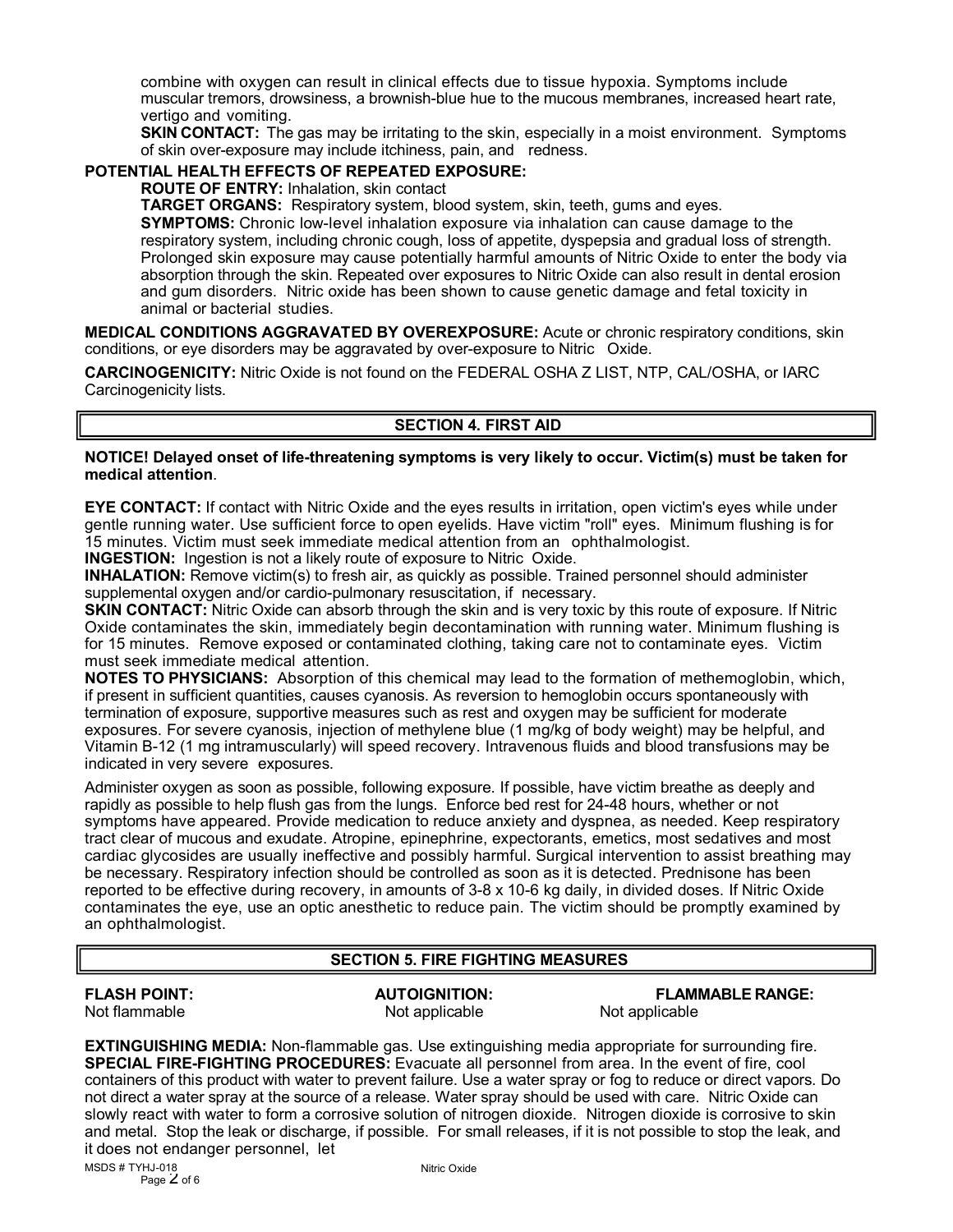the fire burn itself out. Incipient fire responders should wear eye protection. Structural fire fighters must wear Self-Contained Breathing Apparatus and full protective equipment, including chemical and fire resistant clothing. If this product is involved in a fire, fire run-off water should be contained to prevent possible environmental damage. If necessary, decontaminate fire-response equipment with soap and water solution.

**UNUSUAL FIRE AND EXPLOSION HAZARDS:** Corrosive and toxic gases, vapors, and mists may spread from the point of release. Nitric Oxide is an oxidizer and can support or enhance combustion. Most cylinders are designed to vent contents when exposed to elevated temperatures. Pressure in a cylinder can build-up due to heat and it may rupture if pressure relief devices should fail to perform.

**HAZARDOUS COMBUSTION PRODUCTS:** If Nitric Oxide is involved in a fire, it will produce nitrogen oxides.

# **SECTION 6. ACCIDENTAL RELEASE MEASURES**

**STEPS TO BE TAKEN IF MATERIAL IS RELEASED OR SPILLED:** Evacuate immediate area. Shutoff source of leak, if possible. Isolate any leaking cylinder. If leak is from container, pressure relief device or its valve, contact your supplier. If leak is in user's system, close cylinder valve, safely vent pressure and purge with inert gas before attempting repairs. Protection of all personnel and the area must be maintained. All responders must be adequately protected from exposure. The atmosphere must contain levels of Nitric Oxide below levels indicated in Section 2 (Composition / Information on Ingredients) before personnel can be allowed in the area without Self-contained breathing apparatus. While starch-iodide paper will respond to the presence of nitric oxide, the limit of detection is too high to be of appreciable value, and its use is not recommended. Colorimetric tubes are available for Nitric Oxide.

# **SECTION 7. HANDLING AND STORAGE**

**STORAGE:** Store cylinders in a well-ventilated, secure area, protected from the weather. Cylinders should be stored up-right with valve outlet seals and valve protection caps in place. Do not allow storage temperature to exceed 125°F (52 °C). As an oxidizer, Nitric Oxide should be stored separate from combustible materials. Oxidizer storage should be separated from flammables by a minimum distance of 20 ft. or by a barrier of non-combustible material at least 5 ft. high, having a fire-resistance rating of at least 1/2 hour. Storage should be away from heavily traveled areas and emergency exits. Full and empty cylinders should be segregated. Use a first-in, first-out inventory system to prevent full containers from being stored for long periods of time.

**HANDLING:** Workers who handle Nitric Oxide should wear protective clothing, as listed in Section 8 (Exposure Controls / Personal Protection). Instant-acting showers should be available in the event of an emergency. Special eye-wash fountains or similar equipment should be available for eye irrigation. Do not drag, roll, slide or drop cylinder. Use a suitable hand truck designed for cylinder movement. Never attempt to lift a cylinder by its cap. Secure cylinders at all times while in use. Use a pressure reducing regulatorto safely discharge gas from cylinder. Use a check valve to prevent reverse flow into cylinder. Use piping and equipment adequately designed to withstand pressures to be encountered. Never apply flame or localized heat directly to any part of the cylinder. Once cylinder has been connected to process, open cylinder valve, slowly and carefully. If user experiences any difficulty operating cylinder valve, discontinue use and contact supplier. Never insert an object (e.g., wrench, screwdriver, etc.) into valve cap openings. Doing so may damage valve, causing a leak to occur. Use an adjustable strap-wrench to remove over-tight or rusted Use an adjustable strap-wrench to remove over-tight or rusted caps.

**SPECIAL PRECAUTIONS:** Be aware of any signs of dizziness or fatigue; exposures to fatal concentrations of Nitric Oxide could occur without any significant warning symptoms. Always store and handle compressed gas cylinders in accordance with Compressed Gas Association, Inc. (telephone 703-412-0900) pamphlet CGA P-1, *Safe Handling of Compressed Gases in Containers.* Local regulations may require specific equipment for storage and use.

# **SECTION 8. EXPOSURE CONTROLS / PERSONAL PROTECTION**

**ENGINEERING CONTROLS:** Consider installation of leak detection and alarm for storage and use areas. Nitric Oxide emergency equipment should be available near the point of use.

**VENTILATION:** Use with adequate ventilation. Local exhaust ventilation is preferred, because it prevents dispersion of this gas into the work place by eliminating it at its source. Employee exposure should be monitored and reduced to the lowest practical levels using ventilation or other, appropriate, engineering controls. If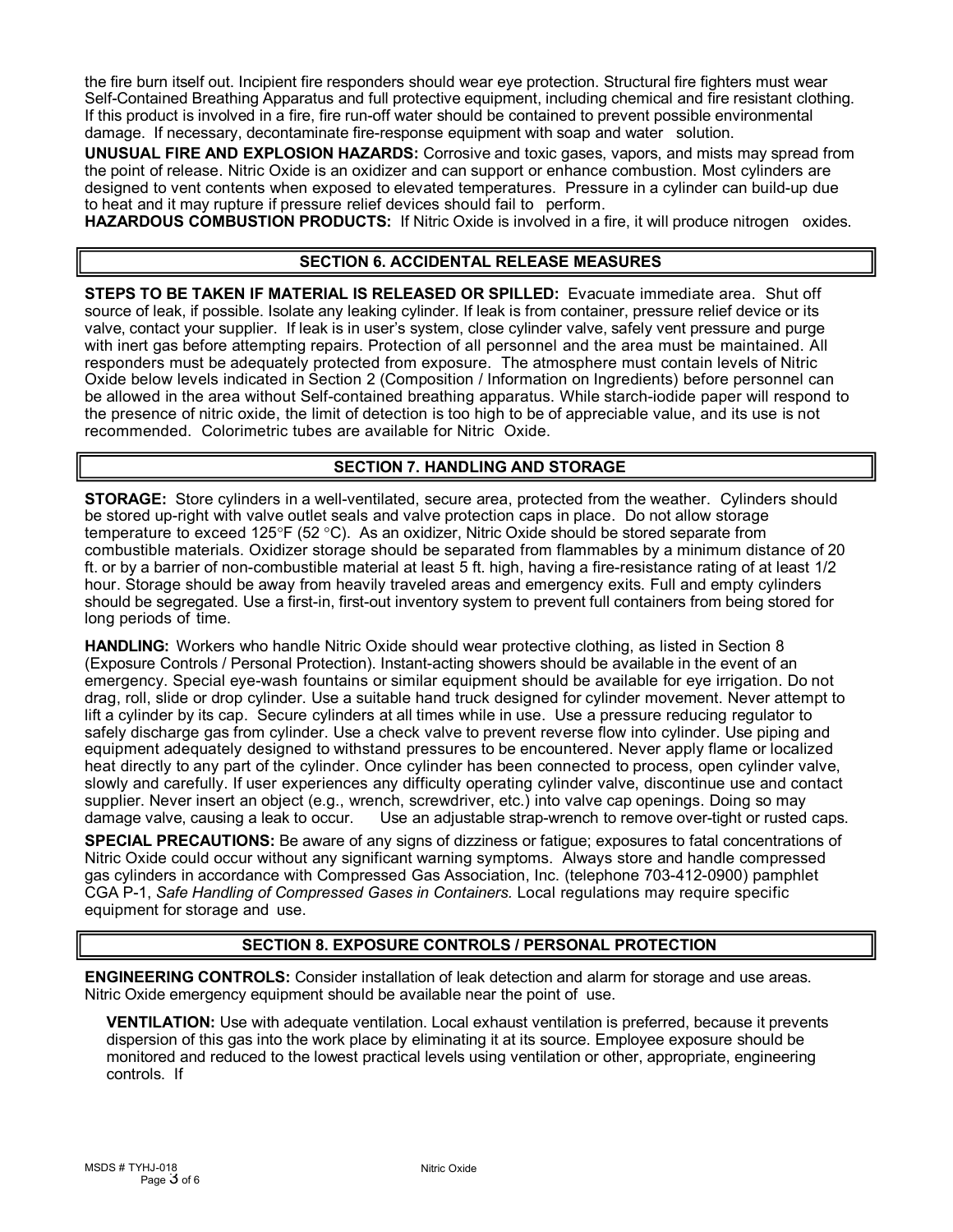necessary, Nitric Oxide cylinders should be placed in a ventilated gas cabinet. If appropriate, install automatic monitoring equipment to detect the level of Nitric Oxide.

**RESPIRATORY PROTECTION:** Maintain exposure levels of Nitric Oxide below the levels listed in Section 2 (Composition / Information on Ingredients) and oxygen levels above 19.5% in the workplace. Use supplied air respiratory protection if Nitric Oxide levels exceed exposure limits or during emergency response to a release of this product. If respiratory protection is required, follow the requirements of the Federal OSHA Respiratory Protection Standard (29 CFR 1910.134), or equivalent State standards. The following are NIOSH respiratory protection recommendations for Nitric Oxide concentrations in air. Up to 100 ppm - SAR (Supplied-Air Respirator) operated in a continuous-flow mode; or full-facepiece chemical cartridge respirator with cartridge(s); or powered air-purified respirator with cartridge(s); or gas mask with canister; or SAR; or full-facepiece SCBA.

**Emergency Use:** Emergency or planned entry into unknown concentration or IDLH Conditions: Positive pressure, full-facepiece SCBA; or positive pressure, full-facepiece SAR with an auxiliary positive pressure SCBA. Escape - Gas mask with canister to protect against nitric oxide; or escape- type SCBA. The IDLH concentration for Nitric Oxide is100 ppm.

**EYE PROTECTION:** Safety glasses, and face-shields should be used. Ensure eyewash/safety shower stations are available near areas where this product is used.

**SKIN PROTECTION:** Work gloves are recommended when handling cylinders. Neoprene gloves are recommended during use of this product. Use double gloves for spill response.

**OTHER PROTECTIVE EQUIPMENT:** Chemical resistant protective clothing is recommended when handling this material due to its toxicity and corrosivity. Safety shoes are recommended when handling cylinders.

#### **SECTION 9. PHYSICAL AND CHEMICAL PROPERTIES**

**APPEARANCE, ODOR AND STATE:** Colorless gas with an irritating odor. **MOLECULAR WEIGHT:** 30.006 **BOILING POINT** (1 **atm):** -241.2 °F (-151.8 °C) **SPECIFIC GRAVITY (also called vapor density) (air = 1):** 1.04 **FREEZING/MELTING POINT: -262.6 °F (-1163.6 °C) VAPOR PRESSURE:** Not applicable **GAS DENSITY (At 70 °F (21.1 °C) and 1 atm):** 0.0777 lb/ft<sup>3</sup> **SOLUBILITY IN WATER (vol/vol at 32 °F (0 °C) and 1 atm):** 0.0734

## **SECTION 10. STABILITY AND REACTIVITY**

**CHEMICAL STABILITY:** Normally stable. Nitric Oxide is unstable at higher pressures and temperatures and has been know to cause rupture of a container with an adequate energy input.

**CONDITIONS TO AVOID:** Cylinders should not be exposed to temperatures in excess of 125 °F (52 °C). **INCOMPATIBILITY** (Materials to Avoid): Nitric Oxide is not compatible with the following materials: air, oxygen, flammable or combustible materials, powdered aluminum, boron, chlorine monoxide, chromium, fluorine, nitrogen trichloride, ozone, phosphorous, oxidizing agents, halogens, powdered iron, sodium monoxide, magnesium, manganese, uranium and tungsten carbide. **REACTIVITY:**

**A) HAZARDOUS DECOMPOSITION PRODUCTS:** Nitric Oxide will thermally decompose to primarily nitrogen and oxygen, with limited formation of other oxides of nitrogen.

#### **B) HAZARDOUS POLYMERIZATION:** Willnot occur

#### **SECTION 11. TOXICOLOGICAL INFORMATION**

**TCLo, or LC50, or LCLo (Inhalation):** Rat LC<sup>50</sup> 870 ppm/4 hours; Mouse LCLo: 320 ppm; Dog LCLo: 5000 ppm/25 minutes; Rat TCLo: 41 ppm/6 hours/7weeks-intermittent; Rat TCLo 2.4 ppm/24 hours/16days continous; Mouse LCLo 10 ppm/2 hours/30-weeks-intermittent. Lung, blood and brain/CNS effects were observed in these studies.

**LD50, (Oral):** No data currently available.

**LD<sup>50</sup> (Dermal):** No data currently available.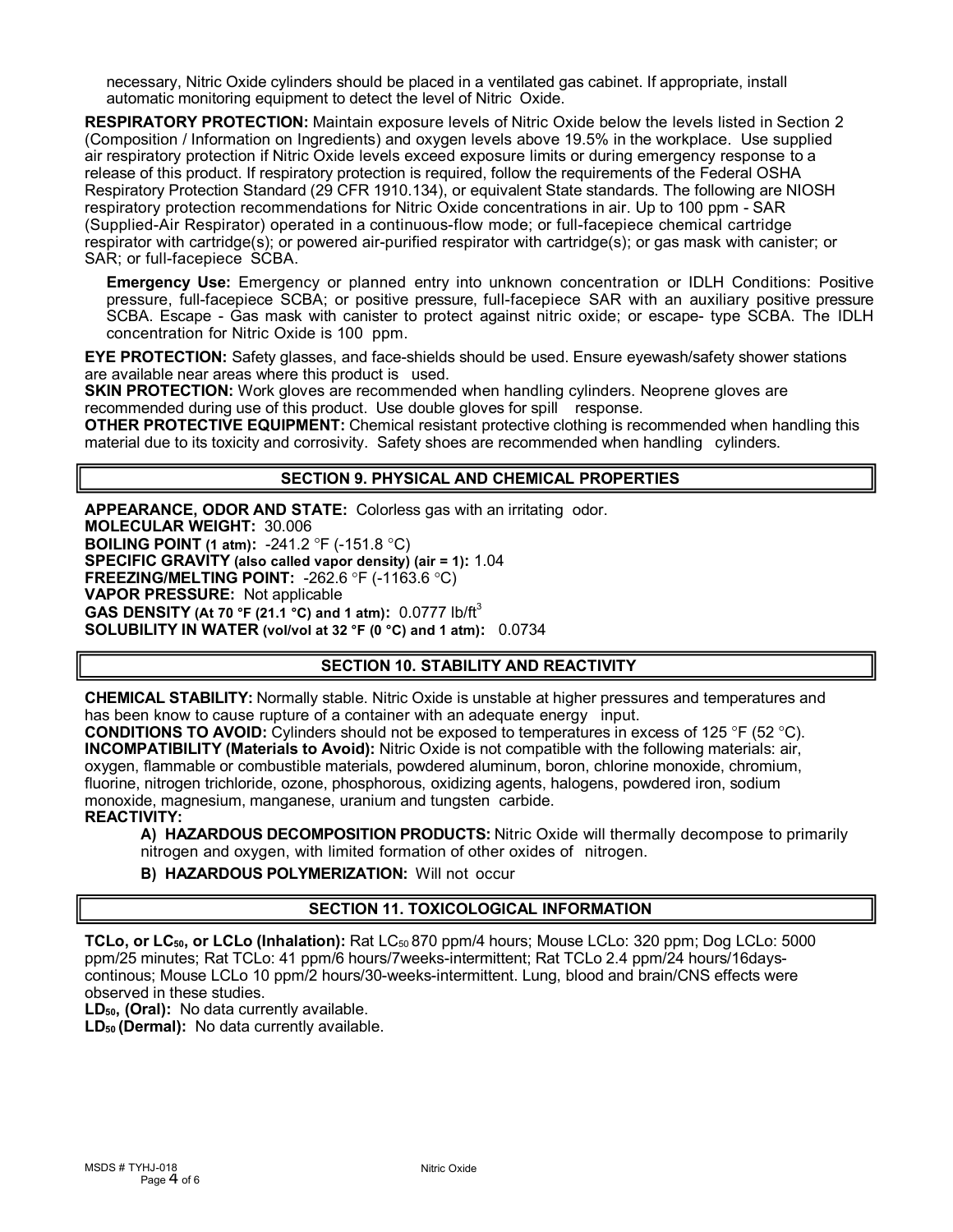**SKIN CORROSIVITY:** Nitric Oxide may cause irritation and possibly burns.

**CARCINOGENCITY:** Currently, Nitric Oxide has not been found to be carcinogenic.

**ADDITIONAL NOTES:** Nitric Oxide has been shown to cause mutations in bacteria and in cultured mammalian cells.

#### **SECTION 12. ECOLOGICAL INFORMATION**

**AQUATIC TOXICITY:** Currently, no aquatic toxicity data are available for Nitric Oxide.

**MOBILITY:** Nitric Oxide is not expected to be mobile in soil, as it will biodegrade to other nitrogen oxide compounds upon exposure to air and water.

**PERSISTENCE AND BIODEGRADABILITY:** Persistence: Will disperse in atmosphere fairly rapidly. Nitric Oxide rapidly converts in air to nitrogen dioxide. Nitric Oxide forms nitrous acid in water.

**POTENTIAL TO BIOACCUMULATE:** Nitric Oxide will not bioaccumulate.

**REMARKS:** Nitric Oxide is not a Class I or Class II ozone depleting chemical (40 CFR Part 82).

## **SECTION 13. DISPOSAL CONSIDERATIONS**

**UNUSED PRODUCT / EMPTY CONTAINER:** Return container and unused product to supplier. Do not attempt to dispose of residual or unused quantities.

**DISPOSAL INFORMATION:** Shall be done in accordance with Federal, State and local regulations. Wastes containing this material may be classified by EPA as a hazardous waste by characteristic (such as Ignitability, Corrosivity, Toxicity, Reactivity). Waste streams must be characterized by the user to meet Federal, State and local requirements.

#### **SECTION 14. TRANSPORT INFORMATION**

**DOT PROPER SHIPPING NAME:** Nitric Oxide, Compressed **HAZARD CLASS NUMBER and DESCRIPTION:** 2.3 (Poison Gas) **UN IDENTIFICATION NUMBER:** UN 1660 **DOT SHIPPING LABEL(S) REQUIRED:** Poison Gas, Poison Gas, Poison Gas, Poison Gas, Corrosive<br>PL**ACARD (When required):** Poison Gas **PLACARD** (When required):

**SPECIAL SHIPPING INFORMATION:** Nitric Oxide is poisonous by inhalation. Shipments must be properly described as inhalation hazards, ZONE A. Cylinders should be transported in a secure upright position in a well-ventilated truck. Never transport in passenger compartment of a vehicle. Ensure cylinder valve is properly closed, valve outlet cap has been reinstalled, and valve protection cap issecured before shipping cylinder.

**CAUTION:** Compressed gas cylinders shall not be refilled except by qualified producers of compressed gases. Shipment of a compressed gas cylinder which has not been filled by the owner or with the owner's written consent is a violation of Federal law (49 CFR 173.301).

# **NAERG (NORTH AMERICAN EMERGENCY RESPONSE GUIDEBOOK) #:** 124

## **SECTION 15. REGULATORY INFORMATION**

#### **U.S. FEDERAL REGULATIONS:**

#### **EPA - ENVIRONMENTAL PROTECTION AGENCY:**

**CERCLA:** Comprehensive Environmental Response, Compensation, and Liability Act of 1990 (40 CFR Parts 117 and 302)

Reportable Quantity (RQ): 10 lbs (45 kg)

**SARA TITLE III:** Superfund Amendment and Reauthorization Act

**SECTIONS 302/304:** Emergency Planning and Notification (40 CFR Part 355)

Extremely Hazardous Substances: Nitric Oxide is listed. Threshold Planning Quantity (TPQ): 100 lbs (455 kg)

Reportable Quantity (RQ): 10 lbs (45 kg)

**SECTIONS 311/312:** Hazardous Chemical Reporting (40 CFR Part 370) IMMEDIATE HEALTH: Yes PRESSURE: Yes DELAYED HEALTH: Yes FIRE: No